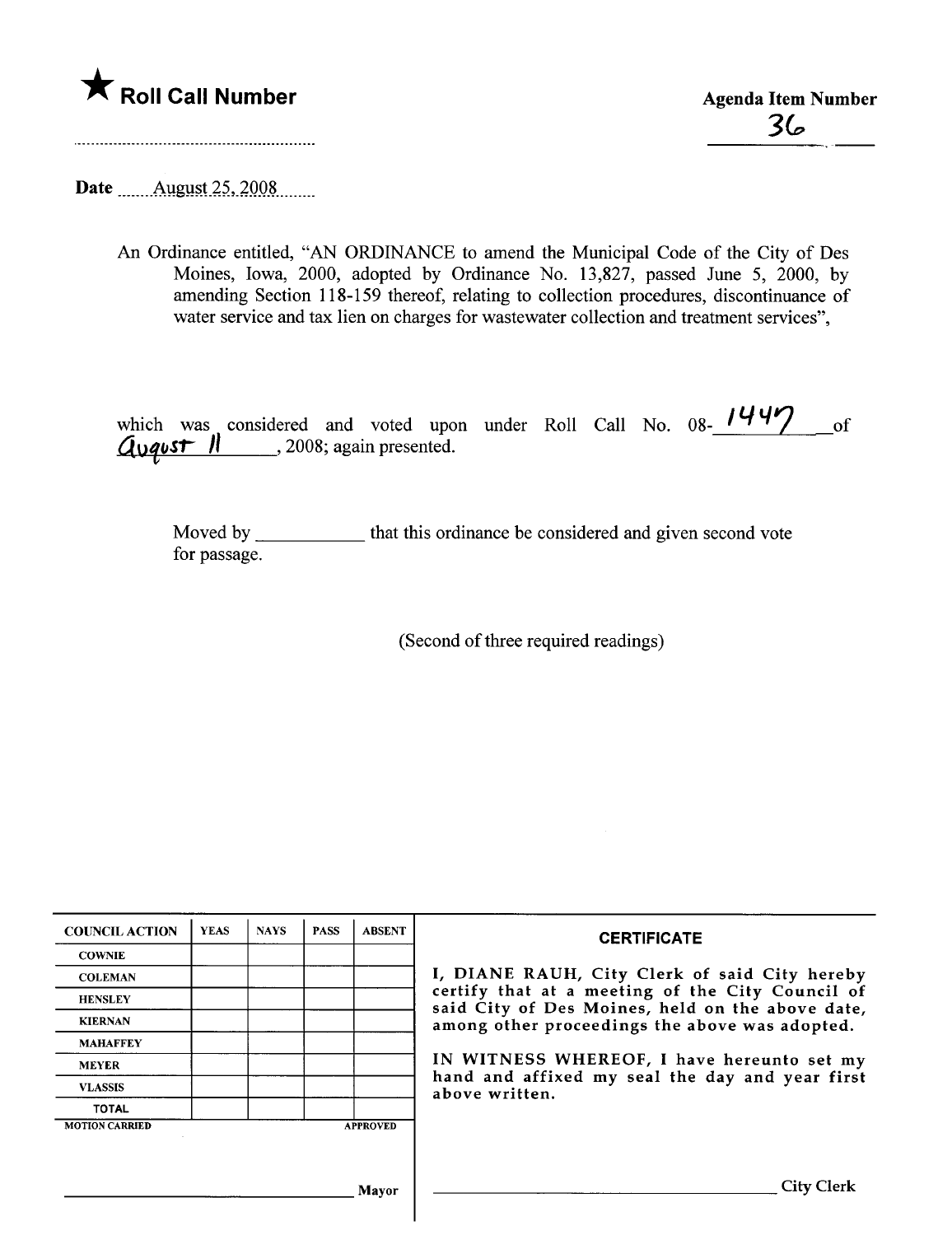|                    | <b>Council</b>             | Date                                                                                                                             | August 11, 2008      |
|--------------------|----------------------------|----------------------------------------------------------------------------------------------------------------------------------|----------------------|
|                    |                            | Agenda Item No.<br>41<br>$\frac{d}{108}$ -141<br>Roll Call No.<br>Communication No. 08-483<br>Submitted by: Jeb E. Brewer, P.E., |                      |
| CITY OF DEI MOINES | <b>Communication</b>       |                                                                                                                                  |                      |
|                    | Office of the City Manager |                                                                                                                                  |                      |
|                    |                            |                                                                                                                                  | <b>City Engineer</b> |

3(a

# AGENDA HEADING:

Amending Chapter 118 of the Municipal Code regarding collection procedures for assessing delinquent sewer rental fees, solid waste charges, and storm water utilty fees.

## SYNOPSIS:

Recommend approval to amend the Municipal Code of the City of Des Moines, Iowa, relating to the City's process of assessing delinquent sewer rental fees, solid waste charges, and storm water utility fees as a result of changes made by the 2008 Iowa General Assembly under House File 2392, amending Iowa Code Section 384.84, which was effective July 1, 2008.

## FISCAL IMPACT: NONE

Amount: N/A

Funding Source: N/A

# ADDITIONAL INFORMATION:

During the 2008 legislative session, the Iowa Legislature approved House File 2392, which was signed into law by Governor Chet Culver on April 16,2008. This law amends Iowa Code Section 384.84, the state statute governing billing and collection procedures for city utilities, by altering the collection practices available to city utilities for account holders who are delinquent in paying water and sewer rental fees, solid waste charges, and storm water utility fees.

Due to these revisions, the City through its agent Des Moines Water Works, will no longer be able to discontinue water service to and/or certify special assessment liens for delinquent sewer rental fees, solid waste charges, and storm water utility fees against a property that has been transferred or sold by a delinquent account holder to a new owner.

Portions of Municipal Code Section 118-159, "Collection procedures; discontinuance of water service; tax lien", should be revised to reflect the changes in collection practices for delinquent accounts as governed by Iowa Code Section 384.84. In terms of process, the code revisions will require the Engineering Department to verify that the serviced property has not been sold or transferred by the delinquent account holder, prior to presenting a special assessment schedule to the City Council for consideration and lien certfication to the Polk County Treasurer. If the serviced property has been transferred of record, then the City cannot certify a special assessment against that property as in the past. The Iowa Code change basically states that the delinquent accounts are against the owner of the property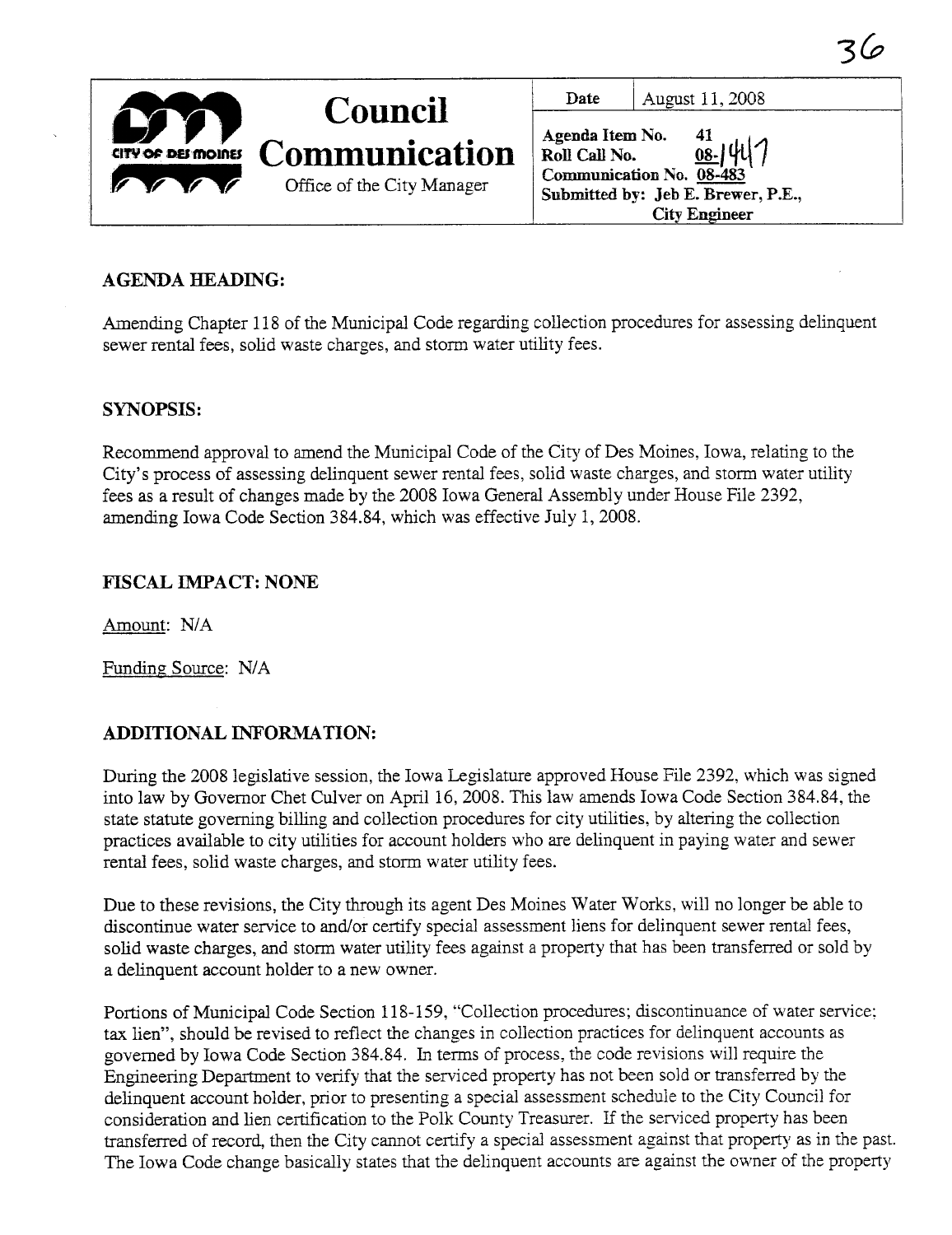and not the property being served, as previously stated in the code. However, Iowa Code does provide that the City may certify the delinquent special assessment against any property within the State owned by the person with the delinquent accounts. If the property is not in Polk County, the special assessment for the delinquent account must be certified to the county treasurer where the property exists. It may become cost prohibitive to locate these delinquent people and process separate special assessment schedules for individual counties, so some of these delinquent accounts may be sent to collection agencies or written off.

### PREVIOUS COUNCIL ACTION(S): NONE

#### BOARD/COMMISSION ACTION(S): NONE

### ANTICIPATED ACTIONS AND FUTURE COMMITMENTS:

Second and third readings of the ordinance.

For more information on this and other agenda items, please call the City Clerk's Office at 515-283-4209 or visit the Clerk's Office on the second floor of City Hall, 400 Robert D. Ray Drive. Council agendas are available to the public at the City Clerk's Office on Thursday afternoon preceding Monday's Council meeting. Citizens can also request to receive meeting notices and agendas by email by calling the Clerk's Office or sending their request via email to cityclerk@dmgov.org.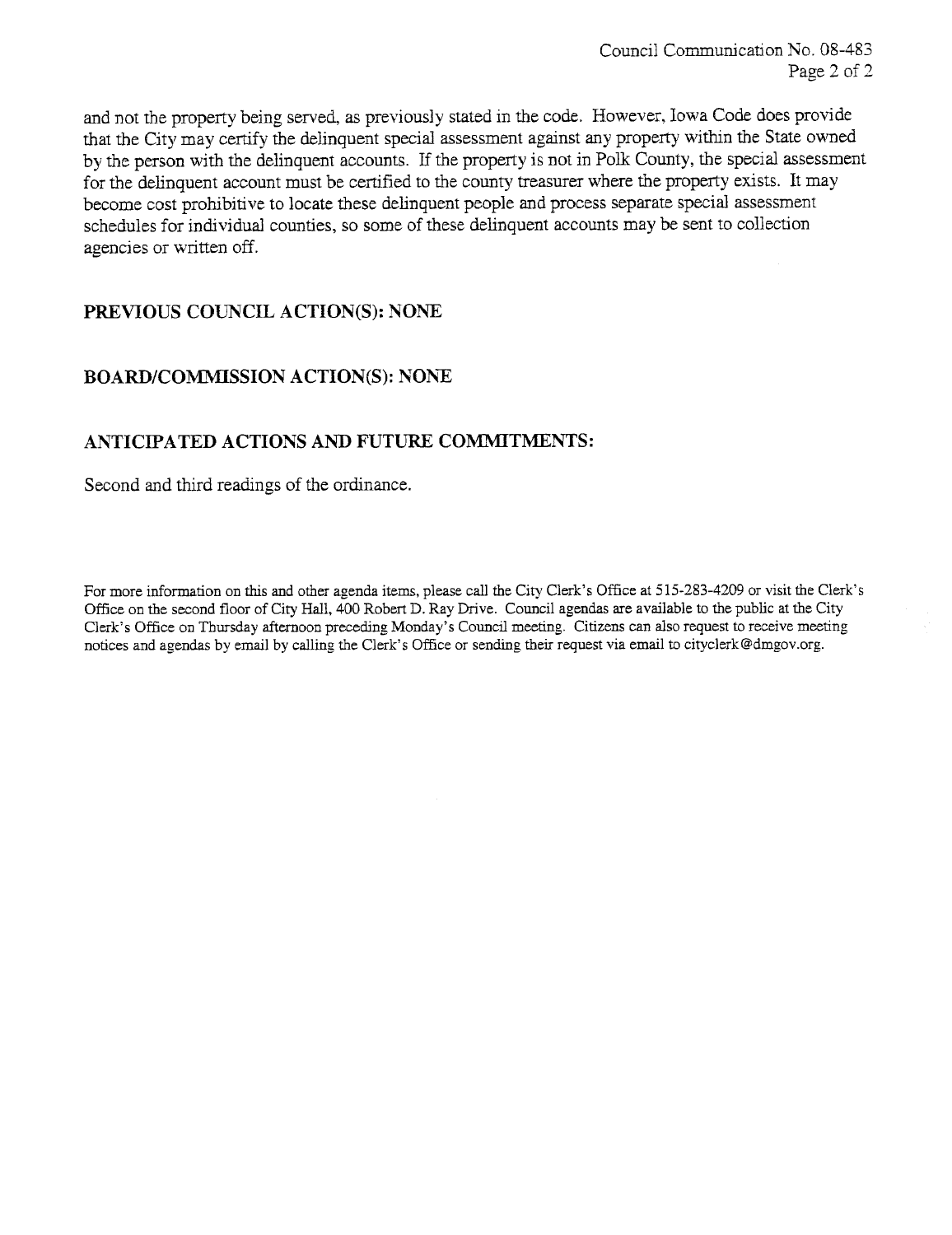es 14<br>21<br>21 3(0

#### ORDINANCE NO.

AN ORDINANCE to amend the Municipal Code of the City of Des Moines, Iowa, 2000, adopted by Ordinance No. 13,827, passed June 5, 2000, by amending Section 118-159 thereof, relating to collection procedures, discontinuance of water service and tax lien on charges for wastewater collection and treatment services.

Be It Ordained by the City Council of the City of Des Moines, Iowa:

Section 1. That the Municipal Code of the City of Des Moines, Iowa, 2000, adopted by Ordinance No. 13,827, passed June 5, 2000, is hereby amended by amending Section 118-159 thereof, relating to collection procedures, discontinuance of water service and tax lien on charges for wastewater collection and treatment services, as follows:

#### Sec. 118-159. Collection procedures; discontinuance of water service; tax lien.

- (a) If full payment of all charges billed in a combined service account billing statement is not received within 50 days after the billing date, the city water works is authorized to thereupon discontinue water service to that premises or property owned or rented by the account holder in whose name the delinquent charges were incurred.
- (b) Water service shall not be discontinued at any premises or property owned or rented by the account holder in whose name the delinquent charges were incurred as herein provided unless notice of delinquency has been given to the said delinquent account holder. If the account holder is a tenant, and if the owner or landlord has requested made a written request for notice prior to discontinuance of water service, the Water Works shall also send notice of delinquency to the owner or landlord. Notice of delinquency shall be sent to such persons by first classordinary mail to their last known addresses as reflected in the computer data base account records of the Water Works or in the county auditor's real estate computer data file. The notice of delinquency shall include the delinquent charge or charges, and shall indicate that if payment of the total amount is not made by a date certain (corresponding to the 50th day after the billing date for that delinquent account), water service to the premises or property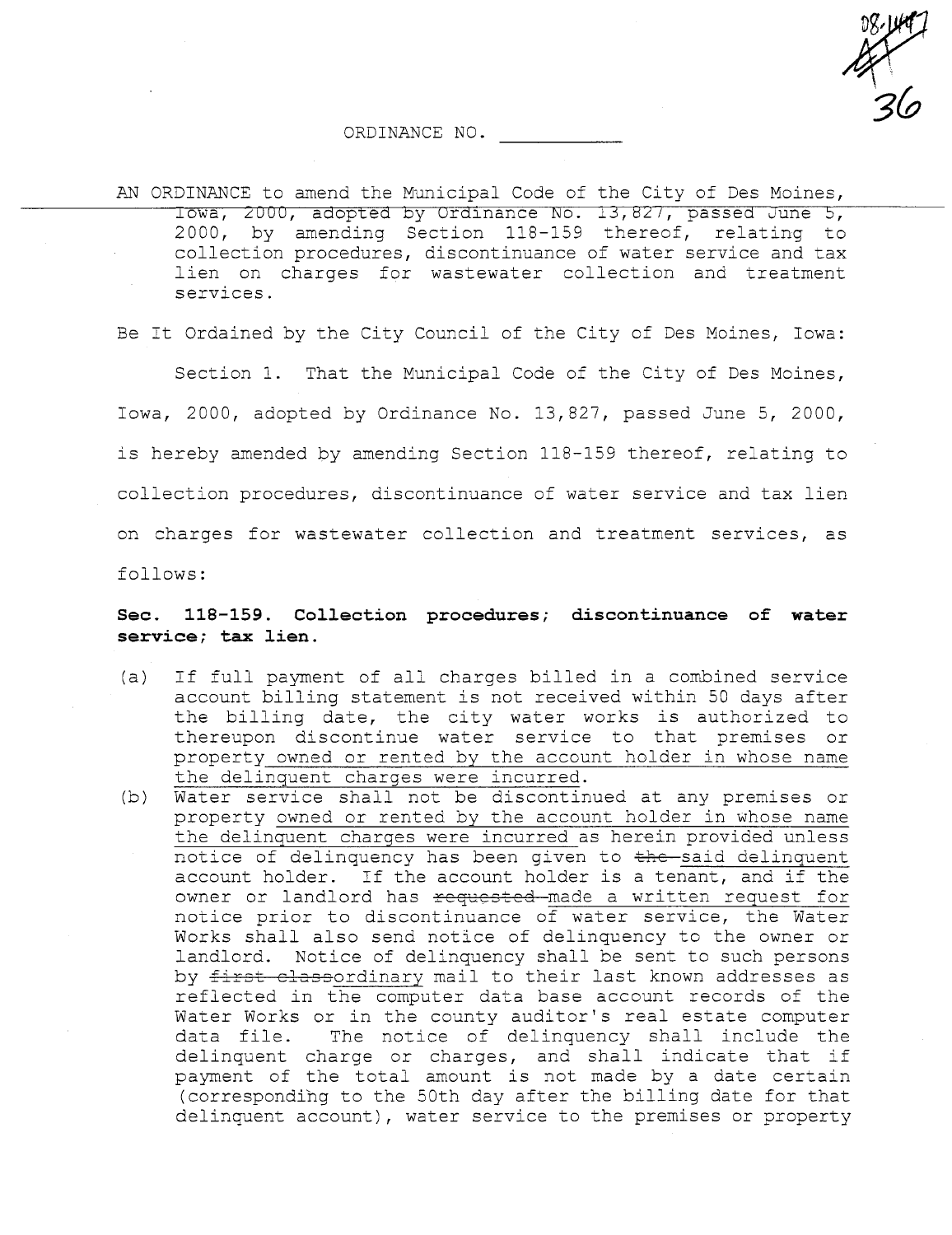$A736$ 

at which the account is delinquent will be discontinued. The notice shall further indicate that if the contributor or customeraccount holder believes that his or her billing or account balance is in error, the contributor or customeraccount holder has the right to appeal the notice of delinquency to a Water Works customer service representative, who shall be empowered to hear such appeals, and, after investigating the status of said account with the appropriate city department if necessary, to adjust account balances as the facts of each appeal may warrant.

- (c) The physical disconnection or discontinuance of water service to a particular premises as above provided, or the reconnection of water service, shall be performed by the water works according to its established practices and procedures, and the water works may charge to such account its established fees or charges for disconnection and/or reconnection.
- (d) If full payment of all charges billed in a combined service account billing statement, including late payment charges, is not received within 87 days after the billing date, and it is determined by Water Works that said account is otherwise uncollectible due to the absence or remeval of the account holder or other cause, the water works shall send a notice of pending lien to the account holder in whose name the delinquent charges were incurred. If the water works computer data base file for that account indicates that the said  $delinguent$  account holder is a tenant, and  $\frac{1}{2}$   $\frac{1}{2}$  ine owner-s or landlord-s name and address has made a written request for notice to water works, the Water Works shall also<br>send notice of pending lien to the owner or landlord. The send notice of pending lien to the owner or landlord. notice of pending lien shall be sent, at least thirty days prior to certification of the lien to the county, to such persons by first classordinary mail to their last known addresses as reflected in the computer data base account records of the water works or in the county auditor's real estate computer data file. The notice of pending lien shall include the delinquent charge or charges, and shall indicate that if payment of the total amount is not made by a date certain (corresponding to the lOOth day after the billing date for that delinquent account), the delinquent charge or charges will be certified to the county as a lien against the property<br>or premises owned or rented by the account holder in whose name the delinquent charges were incurred, unless said property is exempt as a residential rental property as described below.

(e) If<del>, at anytime prior to the 100th day after the billing date</del> for a delinguent tenant combined service account, the owner or landlord of the property or premises involved shall give written notice of tenant liability for a residential rental property to water works as hereafter provided, and shall cause a deposit to be made with water works in an amount not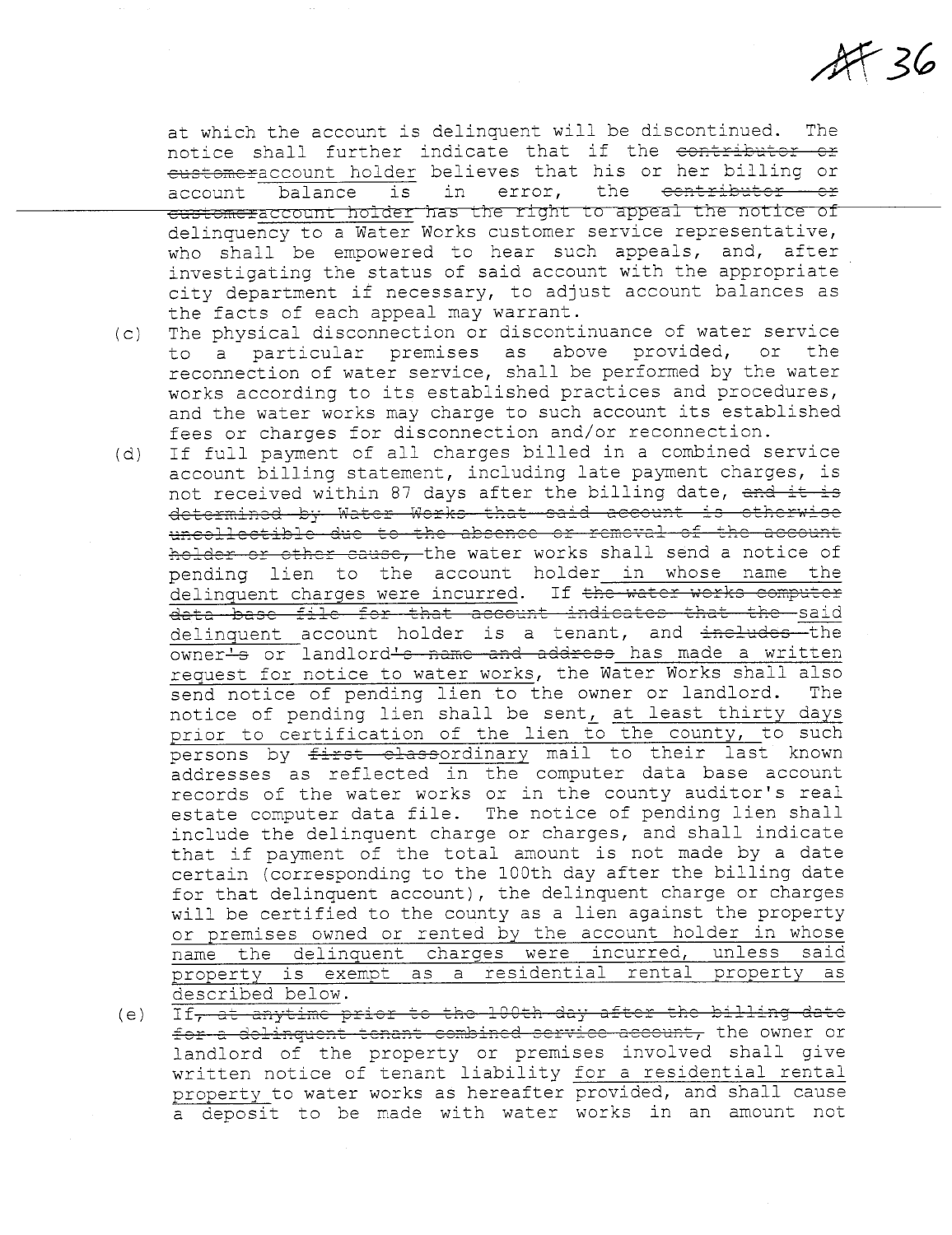$#$ 36

exceeding the usual cost of 90 days of water, sewer, solid waste collection, and/or stormwater management service to that property or premises, such property or premises shall thereafter be exempt from the imposition of a lien as hereafter provided. Upon receipt, water works shall acknowledge the notice and deposit. The written notice of tenant liability shall contain the name of the tenant responsible for water, sewer, solid waste collection, and/or stormwater management service charges, the address that the tenant occupies or is to occupy, and the date that the tenancy began or is to begin. A change in tenant shall require a new written notice of tenant liability and deposit to be provided to water works by the owner or landlord within thirty business days of the change in tenant. -When the tenant moves from the rental property, the water works shall return the deposit if all special charges, service charges, and sales tax have been paid in full, and the lien exemption shall be lifted from the rental property. A change in the ownership of the residential rental property shall require written notice of such change to be given to water works within ten business days of the completion of the change in ownership. The lien exemption for residential rental property does not apply to charges for repairs to a water service if the repair charges become delinquent. The deposit herein provided shall be applied to pay sales tax, special charges, service charges, and late payment charges which are delinquent on and as of the 100th<br>day after the billing date for the delinquent account. Any day after the billing date for the delinquent account. balance owing on said account after application of the deposit as above provided shall be carried forward and billed on the next billing statement of the account holder in whose name the delinquent rates or charges were incurred, and said property cr premises shall not thereafter be exempt from the lien provided in I.C. \$ 384.84.

(f) If full payment of all charges billed in a combined service account billing statement, including late payment charges, is not received within 100 days after the billing date, the water works shall prepare an assessment schedule listing such unpaid charges therein. A \$5.00 administrative processing fee shall be charged to each delinquent account at the time it is included in the assessment schedule, which amount shall be separately identified on the assessment schedule and included in the amount being assessed. The water works shall prepare an assessment schedule each month, listing all delinquent sewer, solid waste collection, and stormwater management service charges, and late payment charges, which accrued in the prior month. Such assessment schedule shall also identify each delinquent charge by name of the account holder in whose name the delinquent rates or charges were incurred,  $\frac{1}{\tau}$  or property owner, shall identify each property for which the sewer, solid waste collection, and/or stormwater management